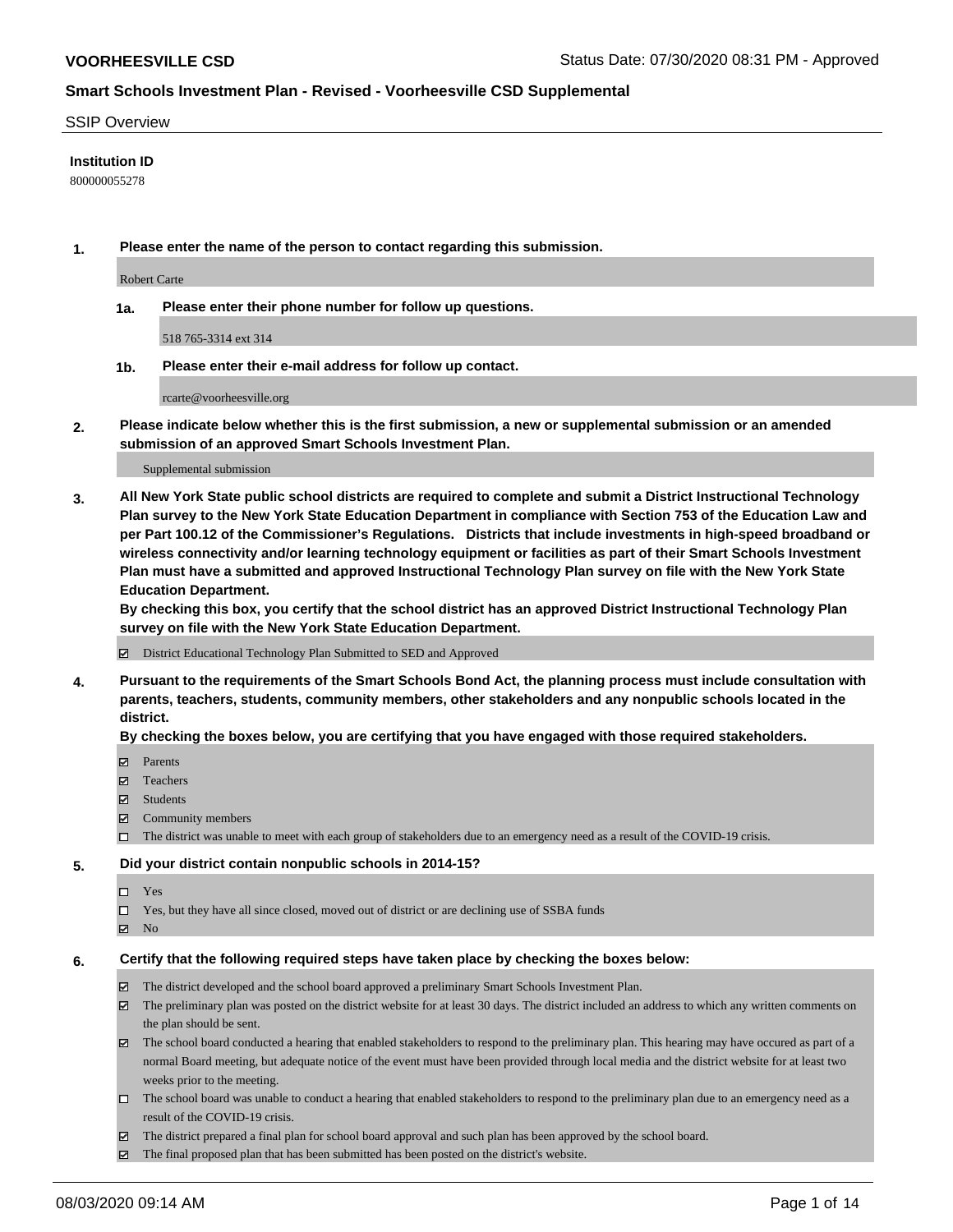SSIP Overview

**6a. Please upload the proposed Smart Schools Investment Plan (SSIP) that was posted on the district's website, along with any supporting materials. Note that this should be different than your recently submitted Educational Technology Survey. The Final SSIP, as approved by the School Board, should also be posted on the website and remain there during the course of the projects contained therein.**

SSIP -Description of Phase II.pdf

**6b. Enter the webpage address where the final Smart Schools Investment Plan is posted. The Plan should remain posted for the life of the included projects.**

http://www.voorheesville.org/site/default.aspx?PageType=14&DomainID=4&PageID=1&ModuleInstanceID=536&ViewID=1e008a8a-8e8a-4ca0- 9472-a8f4a723a4a7&IsMoreExpandedView=True

**7. Please enter an estimate of the total number of students and staff that will benefit from this Smart Schools Investment Plan based on the cumulative projects submitted to date.**

1,169

**8. An LEA/School District may partner with one or more other LEA/School Districts to form a consortium to pool Smart Schools Bond Act funds for a project that meets all other Smart School Bond Act requirements. Each school district participating in the consortium will need to file an approved Smart Schools Investment Plan for the project and submit a signed Memorandum of Understanding that sets forth the details of the consortium including the roles of each respective district.**

 $\Box$  The district plans to participate in a consortium to partner with other school district(s) to implement a Smart Schools project.

**9. Please enter the name and 6-digit SED Code for each LEA/School District participating in the Consortium.**

| <b>Partner LEA/District</b> | <b>ISED BEDS Code</b> |
|-----------------------------|-----------------------|
| (No Response)               | (No Response)         |

**10. Please upload a signed Memorandum of Understanding with all of the participating Consortium partners.**

(No Response)

**11. Your district's Smart Schools Bond Act Allocation is:**

\$483,870

**12. Final 2014-15 BEDS Enrollment to calculate Nonpublic Sharing Requirement**

|            | <b>Public Enrollment</b> | l Nonpublic Enrollment | <b>Total Enrollment</b> | l Nonpublic Percentage |
|------------|--------------------------|------------------------|-------------------------|------------------------|
| Enrollment | ,168                     |                        | .168.00                 | 0.00                   |

**13. This table compares each category budget total, as entered in that category's page, to the total expenditures listed in the category's expenditure table. Any discrepancies between the two must be resolved before submission.**

|                                                 | Sub-Allocations   | <b>Expenditure Totals</b> | <b>Difference</b> |
|-------------------------------------------------|-------------------|---------------------------|-------------------|
| School Connectivity                             | 0.00              | 0.00                      | 0.00              |
| Connectivity Projects for<br><b>Communities</b> | $\overline{0.00}$ | 0.00                      | 0.00              |
| <b>Classroom Technology</b>                     | 0.00              | 0.00                      | 0.00              |
| Pre-Kindergarten Classrooms                     | 0.00              | 0.00                      | 0.00              |
| Replace Transportable<br><b>Classrooms</b>      | $\overline{0.00}$ | 0.00                      | 0.00              |
| High-Tech Security Features                     | 34,054.90         | 34,054.90                 | 0.00              |
| Nonpublic Loan                                  | 0.00              | 0.00                      | 0.00              |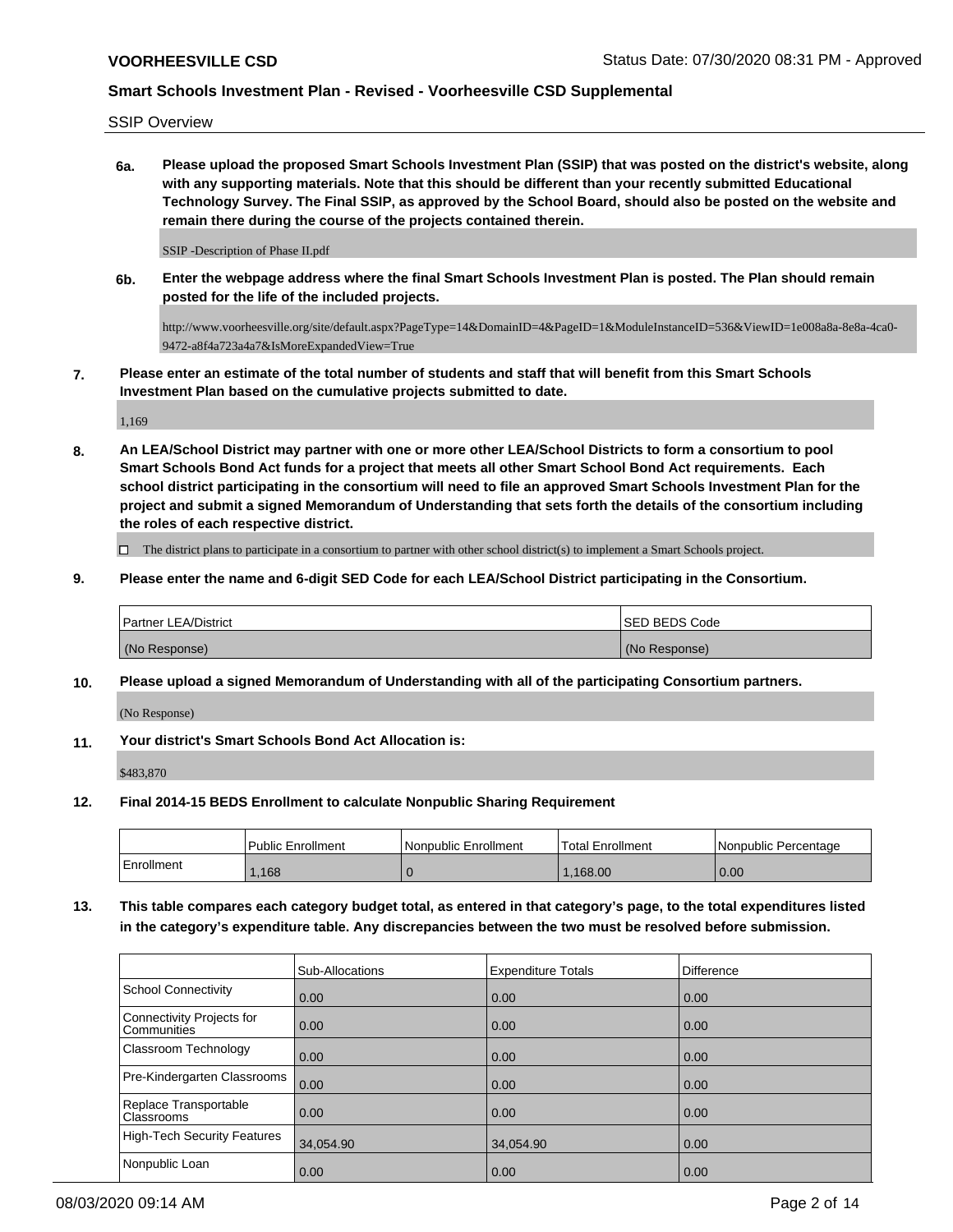SSIP Overview

|         | <b>Sub-Allocations</b> | Expenditure Totals | <b>Difference</b> |
|---------|------------------------|--------------------|-------------------|
| Totals: | 34,055                 | 34,055             |                   |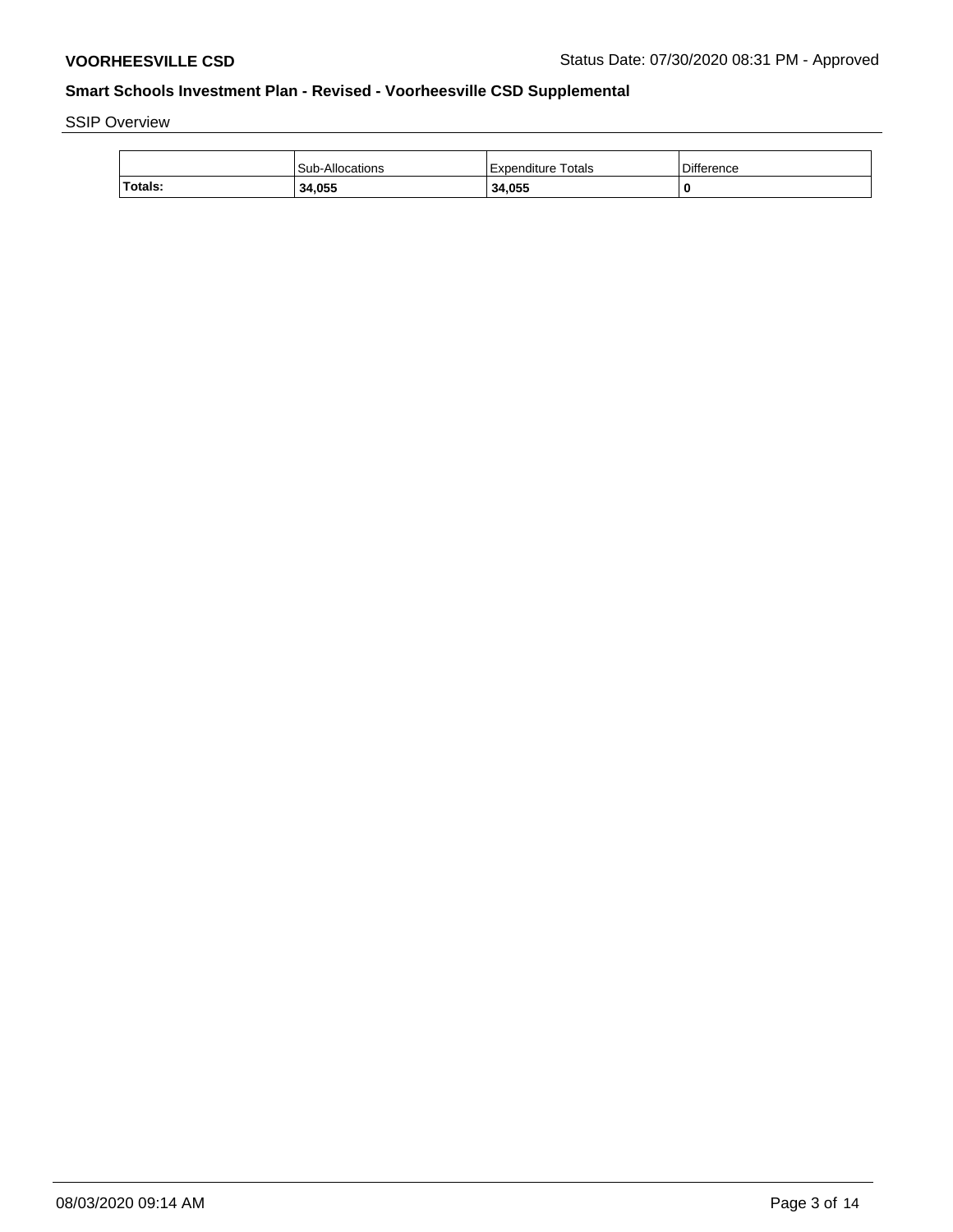School Connectivity

- **1. In order for students and faculty to receive the maximum benefit from the technology made available under the Smart Schools Bond Act, their school buildings must possess sufficient connectivity infrastructure to ensure that devices can be used during the school day. Smart Schools Investment Plans must demonstrate that:**
	- **• sufficient infrastructure that meets the Federal Communications Commission's 100 Mbps per 1,000 students standard currently exists in the buildings where new devices will be deployed, or**
	- **• is a planned use of a portion of Smart Schools Bond Act funds, or**
	- **• is under development through another funding source.**

**Smart Schools Bond Act funds used for technology infrastructure or classroom technology investments must increase the number of school buildings that meet or exceed the minimum speed standard of 100 Mbps per 1,000 students and staff within 12 months. This standard may be met on either a contracted 24/7 firm service or a "burstable" capability. If the standard is met under the burstable criteria, it must be:**

**1. Specifically codified in a service contract with a provider, and**

**2. Guaranteed to be available to all students and devices as needed, particularly during periods of high demand, such as computer-based testing (CBT) periods.**

**Please describe how your district already meets or is planning to meet this standard within 12 months of plan submission.**

(No Response)

**1a. If a district believes that it will be impossible to meet this standard within 12 months, it may apply for a waiver of this requirement, as described on the Smart Schools website. The waiver must be filed and approved by SED prior to submitting this survey.**

 $\Box$  By checking this box, you are certifying that the school district has an approved waiver of this requirement on file with the New York State Education Department.

**2. Connectivity Speed Calculator (Required). If the district currently meets the required speed, enter "Currently Met" in the last box: Expected Date When Required Speed Will be Met.**

|                  | l Number of     | Required Speed | Current Speed in | Expected Speed | Expected Date                        |
|------------------|-----------------|----------------|------------------|----------------|--------------------------------------|
|                  | <b>Students</b> | In Mbps        | <b>Mbps</b>      | to be Attained | When Required                        |
|                  |                 |                |                  |                | Within 12 Months 1Speed Will be Met1 |
| Calculated Speed | (No Response)   | 0.00           | (No Response)    | (No Response)  | l (No Response)                      |

**3. Describe how you intend to use Smart Schools Bond Act funds for high-speed broadband and/or wireless connectivity projects in school buildings.**

(No Response)

**4. Describe the linkage between the district's District Instructional Technology Plan and how the proposed projects will improve teaching and learning. (There should be a link between your response to this question and your responses to Question 1 in Section IV - NYSED Initiatives Alignment: "Explain how the district use of instructional technology will serve as a part of a comprehensive and sustained effort to support rigorous academic standards attainment and performance improvement for students."** 

**Your answer should also align with your answers to the questions in Section II - Strategic Technology Planning and the associated Action Steps in Section III - Action Plan.)**

(No Response)

**5. If the district wishes to have students and staff access the Internet from wireless devices within the school building, or in close proximity to it, it must first ensure that it has a robust Wi-Fi network in place that has sufficient bandwidth to meet user demand.**

**Please describe how you have quantified this demand and how you plan to meet this demand.**

(No Response)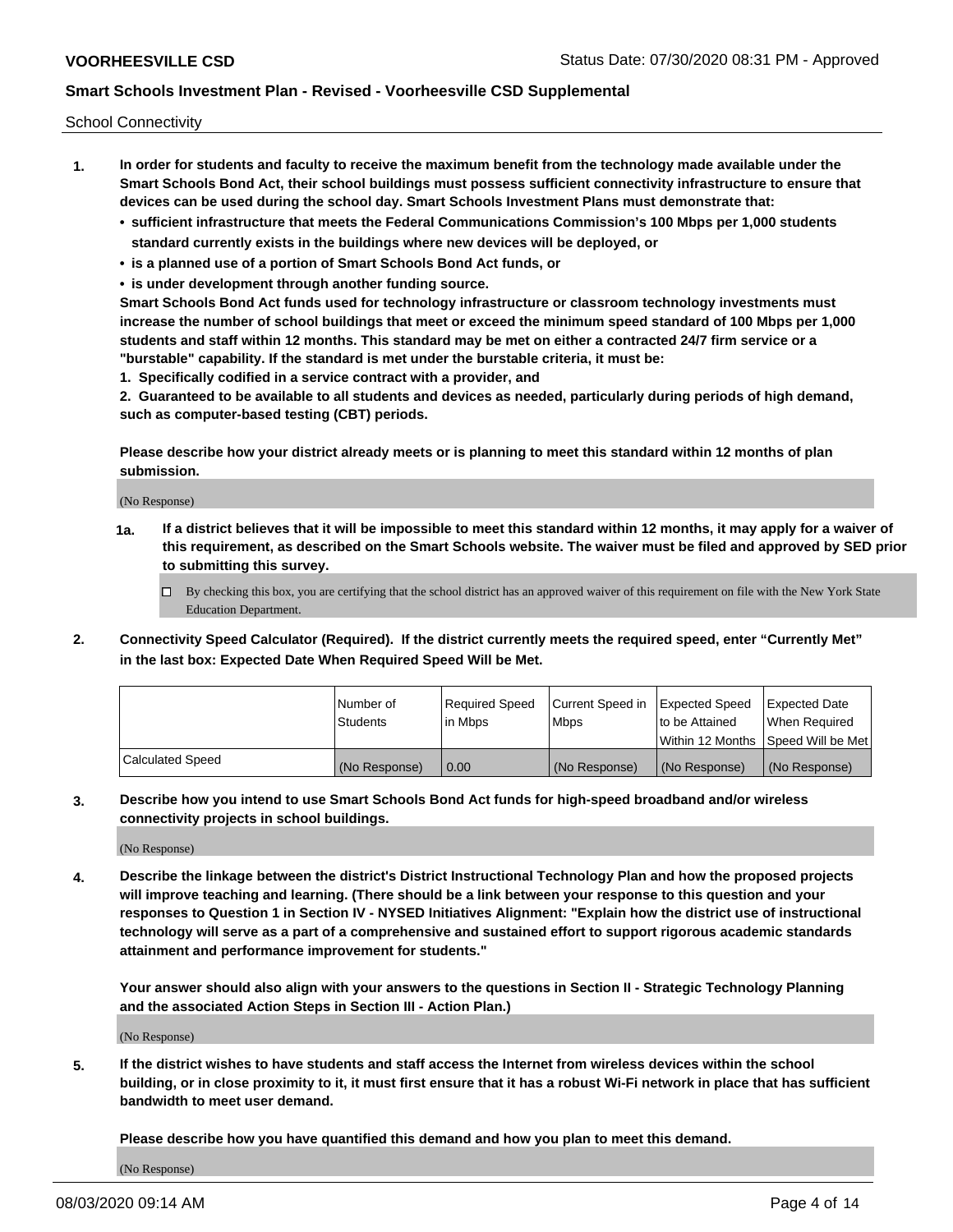School Connectivity

**6. Smart Schools plans with any expenditures in the School Connectivity category require a project number from the Office of Facilities Planning. Districts must submit an SSBA LOI and receive project numbers prior to submitting the SSIP. As indicated on the LOI, some projects may be eligible for a streamlined review and will not require a building permit.**

**Please indicate on a separate row each project number given to you by the Office of Facilities Planning.**

| Project Number |  |
|----------------|--|
| (No Response)  |  |

**7. Certain high-tech security and connectivity infrastructure projects may be eligible for an expedited review process as determined by the Office of Facilities Planning.**

## **Was your project deemed eligible for streamlined review?**

(No Response)

### **8. Include the name and license number of the architect or engineer of record.**

| Name          | License Number |
|---------------|----------------|
| (No Response) | (No Response)  |

### **9. Public Expenditures – Loanable (Counts toward the nonpublic loan calculation)**

| Select the allowable expenditure type.<br>Repeat to add another item under each type. | <b>PUBLIC</b> Items to be<br>l Purchased | Quantity           | Cost Per Item    | <b>Total Cost</b> |
|---------------------------------------------------------------------------------------|------------------------------------------|--------------------|------------------|-------------------|
| (No Response)                                                                         | (No Response)                            | l (No<br>Response) | (No<br>Response) | $\overline{0.00}$ |
|                                                                                       |                                          | O                  | 0.00             |                   |

## **10. Public Expenditures – Non-Loanable (Does not count toward nonpublic loan calculation)**

| Select the allowable expenditure<br>type.<br>Repeat to add another item under<br>each type. | <b>PUBLIC</b> Items to be purchased | Quantity      | Cost per Item | <b>Total Cost</b> |
|---------------------------------------------------------------------------------------------|-------------------------------------|---------------|---------------|-------------------|
| (No Response)                                                                               | (No Response)                       | (No Response) | (No Response) | 0.00              |
|                                                                                             |                                     |               | 0.00          |                   |

#### **11. Final 2014-15 BEDS Enrollment to calculate Nonpublic Sharing Requirement (no changes allowed.)**

|            | Public Enrollment | Nonpublic Enrollment | <b>Total Enrollment</b> | l Nonpublic Percentage |
|------------|-------------------|----------------------|-------------------------|------------------------|
| Enrollment | ,168              |                      | .168.00                 | 0.00                   |

#### **12. Total Public Budget - Loanable (Counts toward the nonpublic loan calculation)**

|                                                      | Public Allocations | <b>Estimated Nonpublic Loan</b><br>Amount | Estimated Total Sub-Allocations |
|------------------------------------------------------|--------------------|-------------------------------------------|---------------------------------|
| Network/Access Costs                                 | (No Response)      | 0.00                                      | 0.00                            |
| School Internal Connections and<br><b>Components</b> | (No Response)      | 0.00                                      | 0.00                            |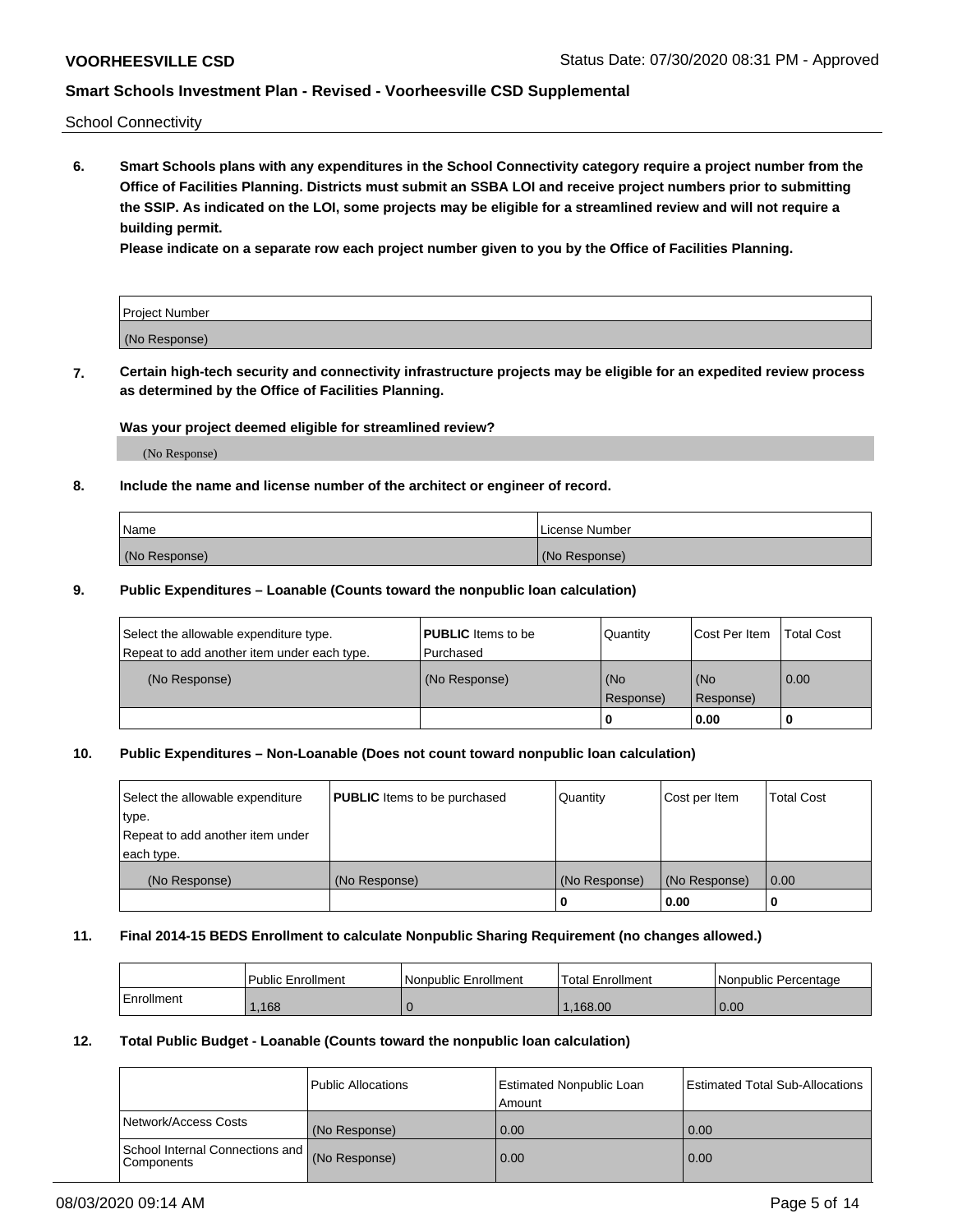School Connectivity

|         | <b>Public Allocations</b> | <b>Estimated Nonpublic Loan</b><br>Amount | <b>Estimated Total Sub-Allocations</b> |
|---------|---------------------------|-------------------------------------------|----------------------------------------|
| Other   | (No Response)             | 0.00                                      | 0.00                                   |
| Totals: | 0.00                      |                                           | O                                      |

# **13. Total Public Budget – Non-Loanable (Does not count toward the nonpublic loan calculation)**

| Sub-<br>Allocation |
|--------------------|
| (No Response)      |
| (No Response)      |
| (No Response)      |
| (No Response)      |
| (No Response)      |
| (No Response)      |
| (No Response)      |
| 0.00               |
|                    |

# **14. School Connectivity Totals**

|                          | Total Sub-Allocations |
|--------------------------|-----------------------|
| Total Loanable Items     | $\overline{0.00}$     |
| Total Non-Ioanable Items | $\overline{0.00}$     |
| Totals:                  |                       |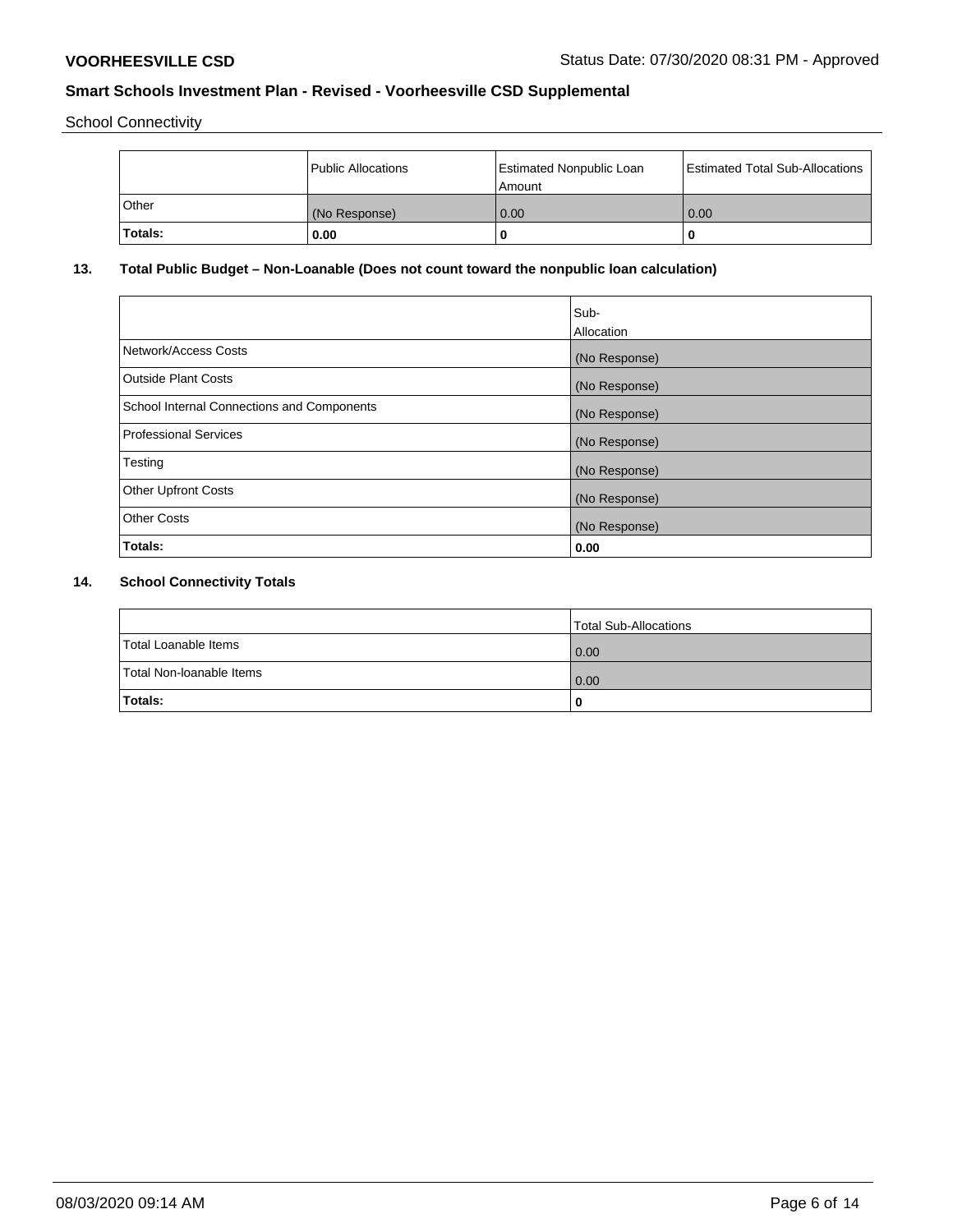Community Connectivity (Broadband and Wireless)

**1. Describe how you intend to use Smart Schools Bond Act funds for high-speed broadband and/or wireless connectivity projects in the community.**

(No Response)

**2. Please describe how the proposed project(s) will promote student achievement and increase student and/or staff access to the Internet in a manner that enhances student learning and/or instruction outside of the school day and/or school building.**

(No Response)

**3. Community connectivity projects must comply with all the necessary local building codes and regulations (building and related permits are not required prior to plan submission).**

 $\Box$  I certify that we will comply with all the necessary local building codes and regulations.

**4. Please describe the physical location of the proposed investment.**

(No Response)

**5. Please provide the initial list of partners participating in the Community Connectivity Broadband Project, along with their Federal Tax Identification (Employer Identification) number.**

| <b>Project Partners</b> | l Federal ID # |
|-------------------------|----------------|
| (No Response)           | (No Response)  |

**6. Please detail the type, quantity, per unit cost and total cost of the eligible items under each sub-category.**

| Select the allowable expenditure | Item to be purchased | Quantity      | Cost per Item | <b>Total Cost</b> |
|----------------------------------|----------------------|---------------|---------------|-------------------|
| type.                            |                      |               |               |                   |
| Repeat to add another item under |                      |               |               |                   |
| each type.                       |                      |               |               |                   |
| (No Response)                    | (No Response)        | (No Response) | (No Response) | 0.00              |
|                                  |                      | o             | 0.00          |                   |

**7. If you are submitting an allocation for Community Connectivity, complete this table.**

**Note that the calculated Total at the bottom of the table must equal the Total allocation for this category that you entered in the SSIP Overview overall budget.**

|                                    | Sub-Allocation |
|------------------------------------|----------------|
| Network/Access Costs               | (No Response)  |
| Outside Plant Costs                | (No Response)  |
| <b>Tower Costs</b>                 | (No Response)  |
| <b>Customer Premises Equipment</b> | (No Response)  |
| <b>Professional Services</b>       | (No Response)  |
| Testing                            | (No Response)  |
| <b>Other Upfront Costs</b>         | (No Response)  |
| <b>Other Costs</b>                 | (No Response)  |
| Totals:                            | 0.00           |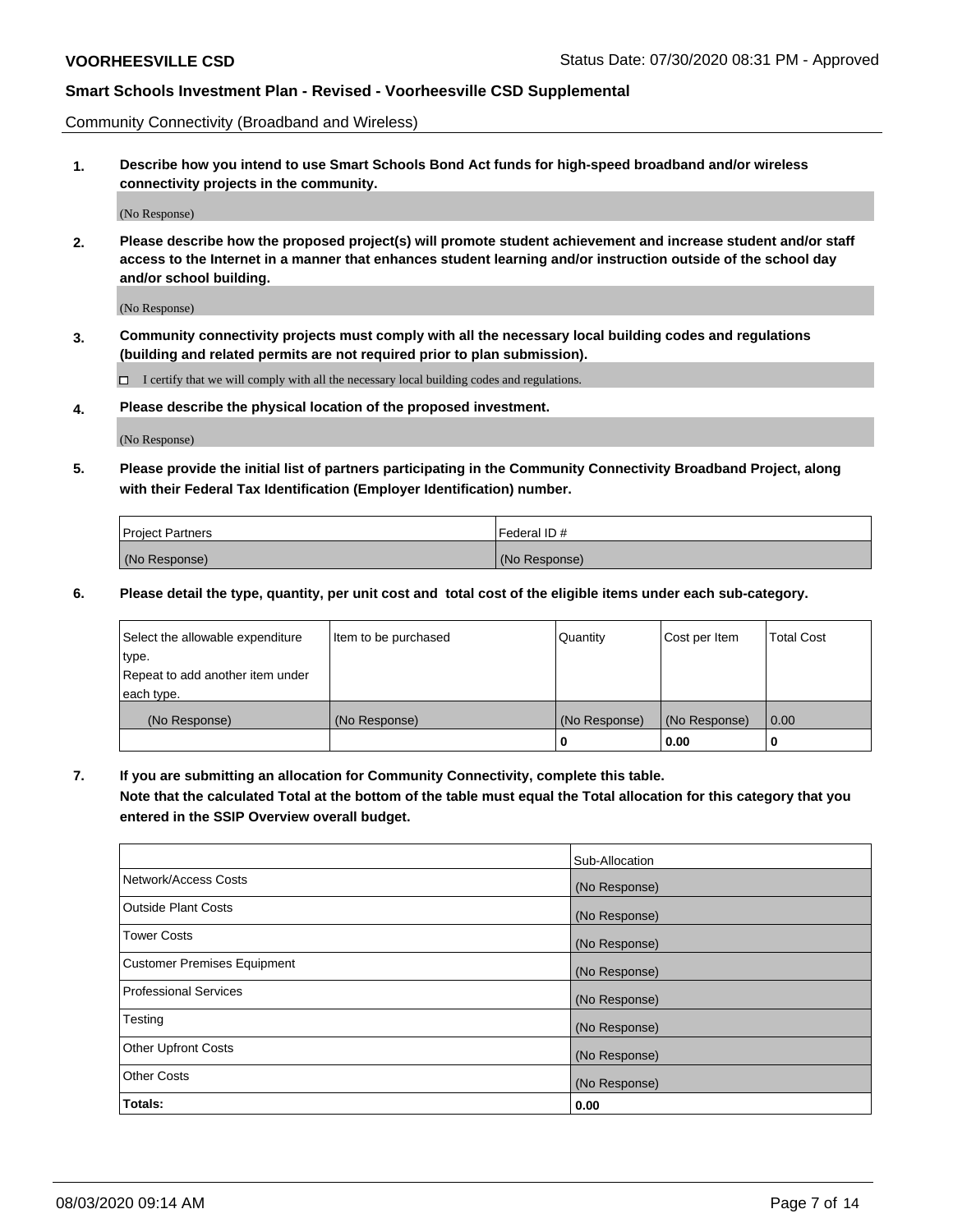### Classroom Learning Technology

**1. In order for students and faculty to receive the maximum benefit from the technology made available under the Smart Schools Bond Act, their school buildings must possess sufficient connectivity infrastructure to ensure that devices can be used during the school day. Smart Schools Investment Plans must demonstrate that sufficient infrastructure that meets the Federal Communications Commission's 100 Mbps per 1,000 students standard currently exists in the buildings where new devices will be deployed, or is a planned use of a portion of Smart Schools Bond Act funds, or is under development through another funding source. Smart Schools Bond Act funds used for technology infrastructure or classroom technology investments must increase the number of school buildings that meet or exceed the minimum speed standard of 100 Mbps per 1,000 students and staff within 12 months. This standard may be met on either a contracted 24/7 firm service or a**

**"burstable" capability. If the standard is met under the burstable criteria, it must be: 1. Specifically codified in a service contract with a provider, and**

**2. Guaranteed to be available to all students and devices as needed, particularly during periods of high demand, such as computer-based testing (CBT) periods.**

**Please describe how your district already meets or is planning to meet this standard within 12 months of plan submission.**

(No Response)

- **1a. If a district believes that it will be impossible to meet this standard within 12 months, it may apply for a waiver of this requirement, as described on the Smart Schools website. The waiver must be filed and approved by SED prior to submitting this survey.**
	- By checking this box, you are certifying that the school district has an approved waiver of this requirement on file with the New York State Education Department.
- **2. Connectivity Speed Calculator (Required). If the district currently meets the required speed, enter "Currently Met" in the last box: Expected Date When Required Speed Will be Met.**

|                  | l Number of     | Required Speed | Current Speed in | <b>Expected Speed</b> | <b>Expected Date</b>                |
|------------------|-----------------|----------------|------------------|-----------------------|-------------------------------------|
|                  | <b>Students</b> | l in Mbps      | l Mbps           | to be Attained        | When Required                       |
|                  |                 |                |                  |                       | Within 12 Months  Speed Will be Met |
| Calculated Speed | (No Response)   | 0.00           | (No Response)    | l (No Response)       | (No Response)                       |

**3. If the district wishes to have students and staff access the Internet from wireless devices within the school building, or in close proximity to it, it must first ensure that it has a robust Wi-Fi network in place that has sufficient bandwidth to meet user demand.**

**Please describe how you have quantified this demand and how you plan to meet this demand.**

(No Response)

**4. All New York State public school districts are required to complete and submit an Instructional Technology Plan survey to the New York State Education Department in compliance with Section 753 of the Education Law and per Part 100.12 of the Commissioner's Regulations.**

**Districts that include educational technology purchases as part of their Smart Schools Investment Plan must have a submitted and approved Instructional Technology Plan survey on file with the New York State Education Department.**

- By checking this box, you are certifying that the school district has an approved Instructional Technology Plan survey on file with the New York State Education Department.
- **5. Describe the devices you intend to purchase and their compatibility with existing or planned platforms or systems. Specifically address the adequacy of each facility's electrical, HVAC and other infrastructure necessary to install and support the operation of the planned technology.**

(No Response)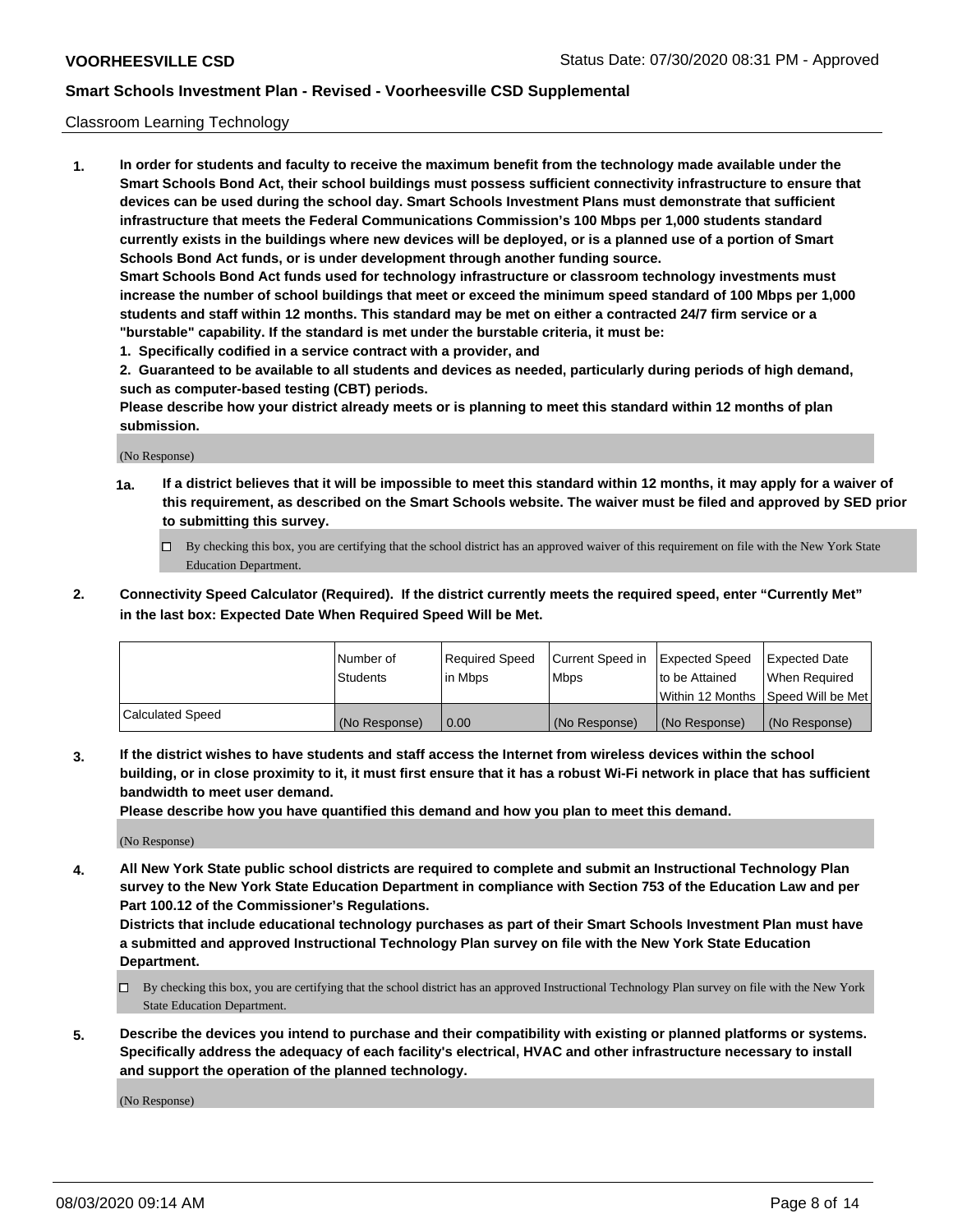### Classroom Learning Technology

- **6. Describe how the proposed technology purchases will:**
	- **> enhance differentiated instruction;**
	- **> expand student learning inside and outside the classroom;**
	- **> benefit students with disabilities and English language learners; and**
	- **> contribute to the reduction of other learning gaps that have been identified within the district.**

**The expectation is that districts will place a priority on addressing the needs of students who struggle to succeed in a rigorous curriculum. Responses in this section should specifically address this concern and align with the district's Instructional Technology Plan (in particular Question 2 of E. Curriculum and Instruction: "Does the district's instructional technology plan address the needs of students with disabilities to ensure equitable access to instruction, materials and assessments?" and Question 3 of the same section: "Does the district's instructional technology plan address the provision of assistive technology specifically for students with disabilities to ensure access to and participation in the general curriculum?")**

**In addition, describe how the district ensures equitable access to instruction, materials and assessments and participation in the general curriculum for both SWD and English Language Learners/Multilingual Learners (ELL/MLL) students.**

(No Response)

**7. Where appropriate, describe how the proposed technology purchases will enhance ongoing communication with parents and other stakeholders and help the district facilitate technology-based regional partnerships, including distance learning and other efforts.**

(No Response)

**8. Describe the district's plan to provide professional development to ensure that administrators, teachers and staff can employ the technology purchased to enhance instruction successfully.**

**Note: This response should be aligned and expanded upon in accordance with your district's response to Question 1 of F. Professional Development of your Instructional Technology Plan: "Please provide a summary of professional development offered to teachers and staff, for the time period covered by this plan, to support technology to enhance teaching and learning. Please include topics, audience and method of delivery within your summary."**

(No Response)

- **9. Districts must contact one of the SUNY/CUNY teacher preparation programs listed on the document on the left side of the page that supplies the largest number of the district's new teachers to request advice on innovative uses and best practices at the intersection of pedagogy and educational technology.**
	- By checking this box, you certify that you have contacted the SUNY/CUNY teacher preparation program that supplies the largest number of your new teachers to request advice on these issues.
	- **9a. Please enter the name of the SUNY or CUNY Institution that you contacted.**

(No Response)

**9b. Enter the primary Institution phone number.**

(No Response)

**9c. Enter the name of the contact person with whom you consulted and/or will be collaborating with on innovative uses of technology and best practices.**

(No Response)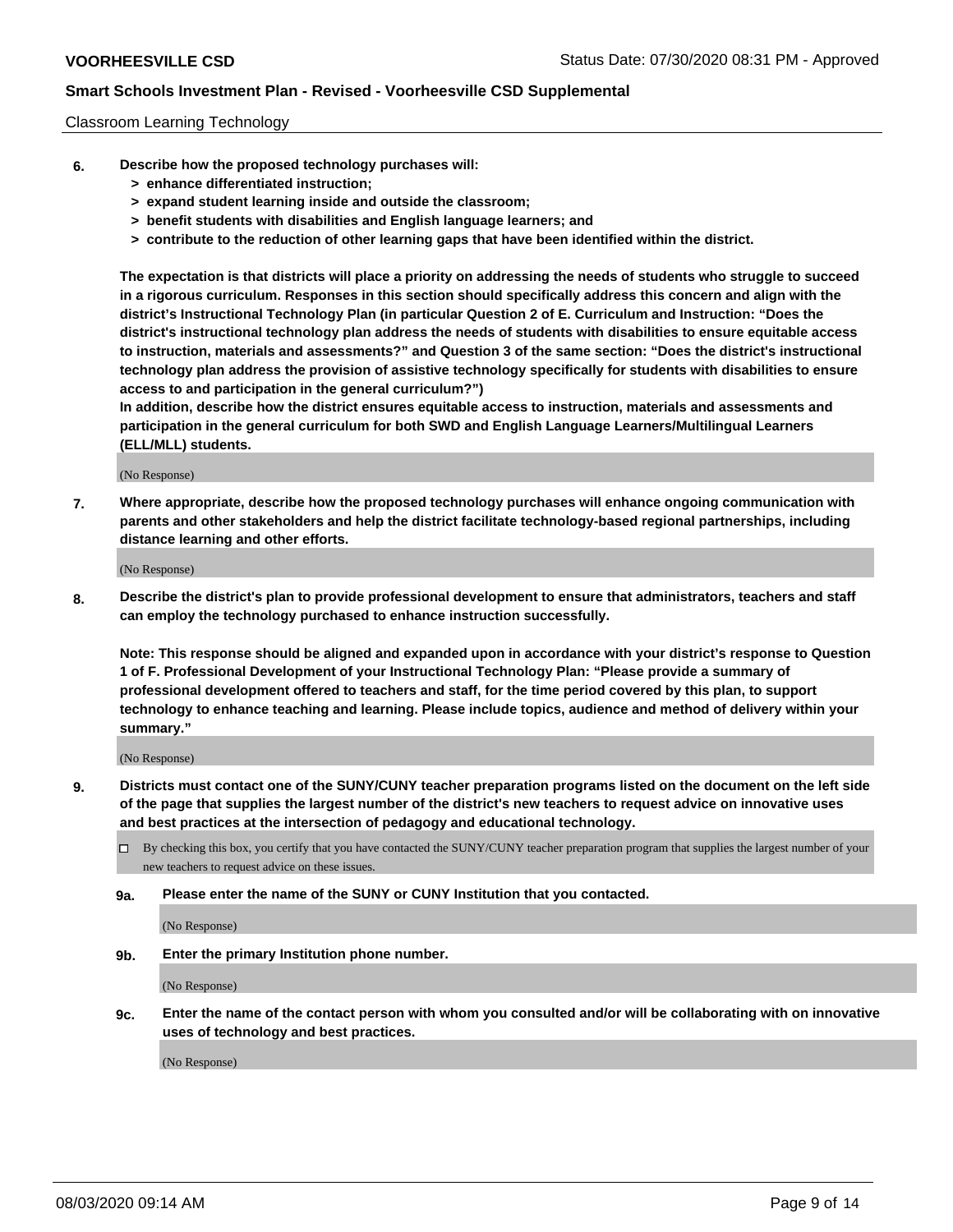### Classroom Learning Technology

**10. To ensure the sustainability of technology purchases made with Smart Schools funds, districts must demonstrate a long-term plan to maintain and replace technology purchases supported by Smart Schools Bond Act funds. This sustainability plan shall demonstrate a district's capacity to support recurring costs of use that are ineligible for Smart Schools Bond Act funding such as device maintenance, technical support, Internet and wireless fees, maintenance of hotspots, staff professional development, building maintenance and the replacement of incidental items. Further, such a sustainability plan shall include a long-term plan for the replacement of purchased devices and equipment at the end of their useful life with other funding sources.**

 $\Box$  By checking this box, you certify that the district has a sustainability plan as described above.

**11. Districts must ensure that devices purchased with Smart Schools Bond funds will be distributed, prepared for use, maintained and supported appropriately. Districts must maintain detailed device inventories in accordance with generally accepted accounting principles.**

By checking this box, you certify that the district has a distribution and inventory management plan and system in place.

### **12. Please detail the type, quantity, per unit cost and total cost of the eligible items under each sub-category.**

| Select the allowable expenditure<br>type.<br>Repeat to add another item under | Item to be Purchased | Quantity      | Cost per Item | <b>Total Cost</b> |
|-------------------------------------------------------------------------------|----------------------|---------------|---------------|-------------------|
| each type.<br>(No Response)                                                   | (No Response)        | (No Response) | (No Response) | 0.00              |
|                                                                               |                      | 0             | 0.00          |                   |

### **13. Final 2014-15 BEDS Enrollment to calculate Nonpublic Sharing Requirement (no changes allowed.)**

|            | l Public Enrollment | <b>INonpublic Enrollment</b> | <b>Total Enrollment</b> | Nonpublic<br>l Percentage |
|------------|---------------------|------------------------------|-------------------------|---------------------------|
| Enrollment | .168                |                              | 1.168.00                | 0.00                      |

## **14. If you are submitting an allocation for Classroom Learning Technology complete this table.**

|                          | Public School Sub-Allocation | <b>Estimated Nonpublic Loan</b><br>Amount<br>(Based on Percentage Above) | <b>Estimated Total Public and</b><br>Nonpublic Sub-Allocation |
|--------------------------|------------------------------|--------------------------------------------------------------------------|---------------------------------------------------------------|
| Interactive Whiteboards  | (No Response)                | 0.00                                                                     | 0.00                                                          |
| Computer Servers         | (No Response)                | 0.00                                                                     | 0.00                                                          |
| <b>Desktop Computers</b> | (No Response)                | 0.00                                                                     | 0.00                                                          |
| <b>Laptop Computers</b>  | (No Response)                | 0.00                                                                     | 0.00                                                          |
| <b>Tablet Computers</b>  | (No Response)                | 0.00                                                                     | 0.00                                                          |
| Other Costs              | (No Response)                | 0.00                                                                     | 0.00                                                          |
| Totals:                  | 0.00                         | 0                                                                        | 0                                                             |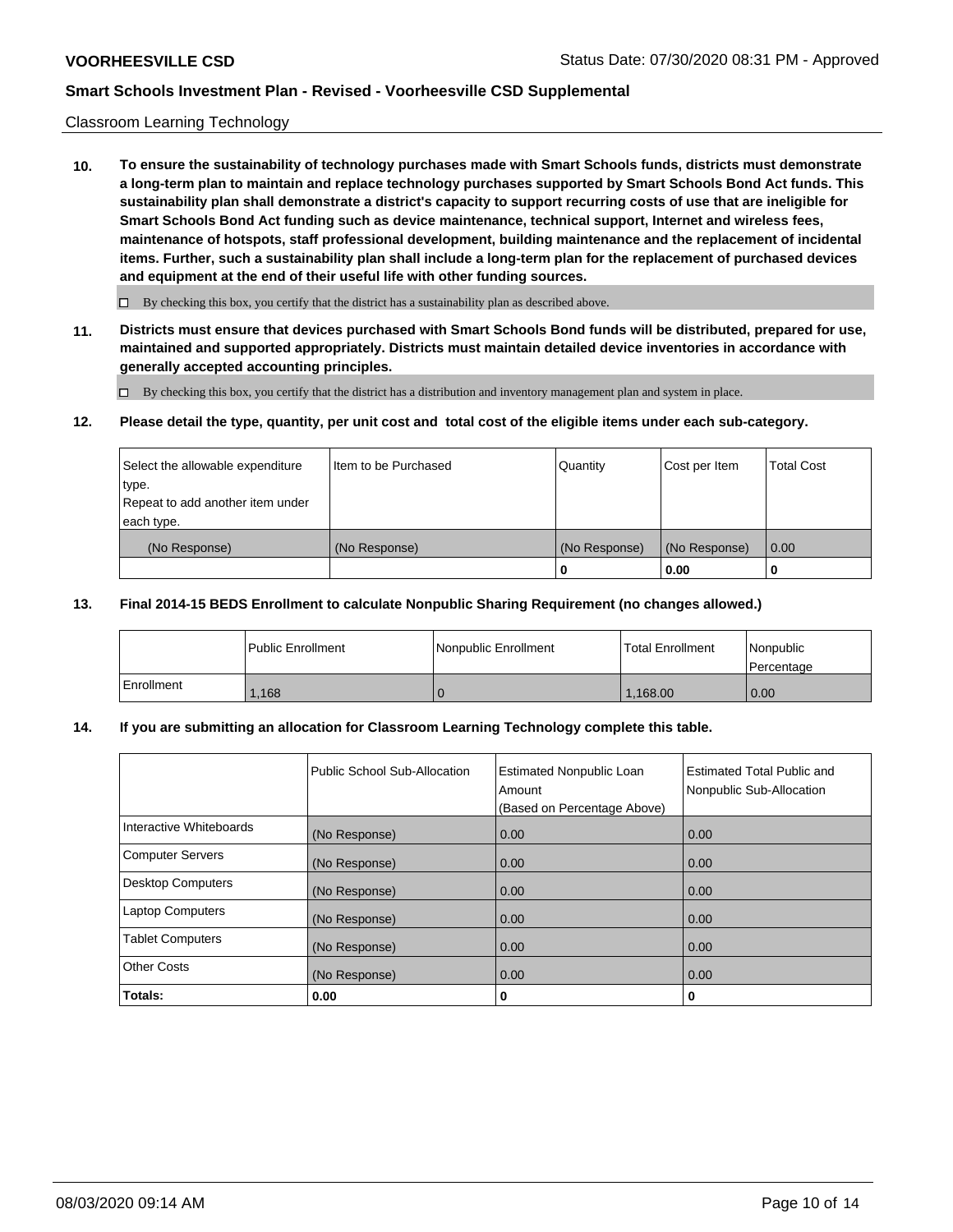### Pre-Kindergarten Classrooms

**1. Provide information regarding how and where the district is currently serving pre-kindergarten students and justify the need for additional space with enrollment projections over 3 years.**

(No Response)

- **2. Describe the district's plan to construct, enhance or modernize education facilities to accommodate prekindergarten programs. Such plans must include:**
	- **Specific descriptions of what the district intends to do to each space;**
	- **An affirmation that new pre-kindergarten classrooms will contain a minimum of 900 square feet per classroom;**
	- **The number of classrooms involved;**
	- **The approximate construction costs per classroom; and**
	- **Confirmation that the space is district-owned or has a long-term lease that exceeds the probable useful life of the improvements.**

(No Response)

**3. Smart Schools Bond Act funds may only be used for capital construction costs. Describe the type and amount of additional funds that will be required to support ineligible ongoing costs (e.g. instruction, supplies) associated with any additional pre-kindergarten classrooms that the district plans to add.**

(No Response)

**4. All plans and specifications for the erection, repair, enlargement or remodeling of school buildings in any public school district in the State must be reviewed and approved by the Commissioner. Districts that plan capital projects using their Smart Schools Bond Act funds will undergo a Preliminary Review Process by the Office of Facilities Planning.**

**Please indicate on a separate row each project number given to you by the Office of Facilities Planning.**

| Project Number |  |
|----------------|--|
| (No Response)  |  |
|                |  |

**5. Please detail the type, quantity, per unit cost and total cost of the eligible items under each sub-category.**

| Select the allowable expenditure | Item to be purchased | Quantity      | Cost per Item | <b>Total Cost</b> |
|----------------------------------|----------------------|---------------|---------------|-------------------|
| type.                            |                      |               |               |                   |
| Repeat to add another item under |                      |               |               |                   |
| each type.                       |                      |               |               |                   |
| (No Response)                    | (No Response)        | (No Response) | (No Response) | 0.00              |
|                                  |                      | U             | 0.00          |                   |

**6. If you have made an allocation for Pre-Kindergarten Classrooms, complete this table. Note that the calculated Total at the bottom of the table must equal the Total allocation for this category that you entered in the SSIP Overview overall budget.**

|                                          | Sub-Allocation |
|------------------------------------------|----------------|
| Construct Pre-K Classrooms               | (No Response)  |
| Enhance/Modernize Educational Facilities | (No Response)  |
| <b>Other Costs</b>                       | (No Response)  |
| Totals:                                  | 0.00           |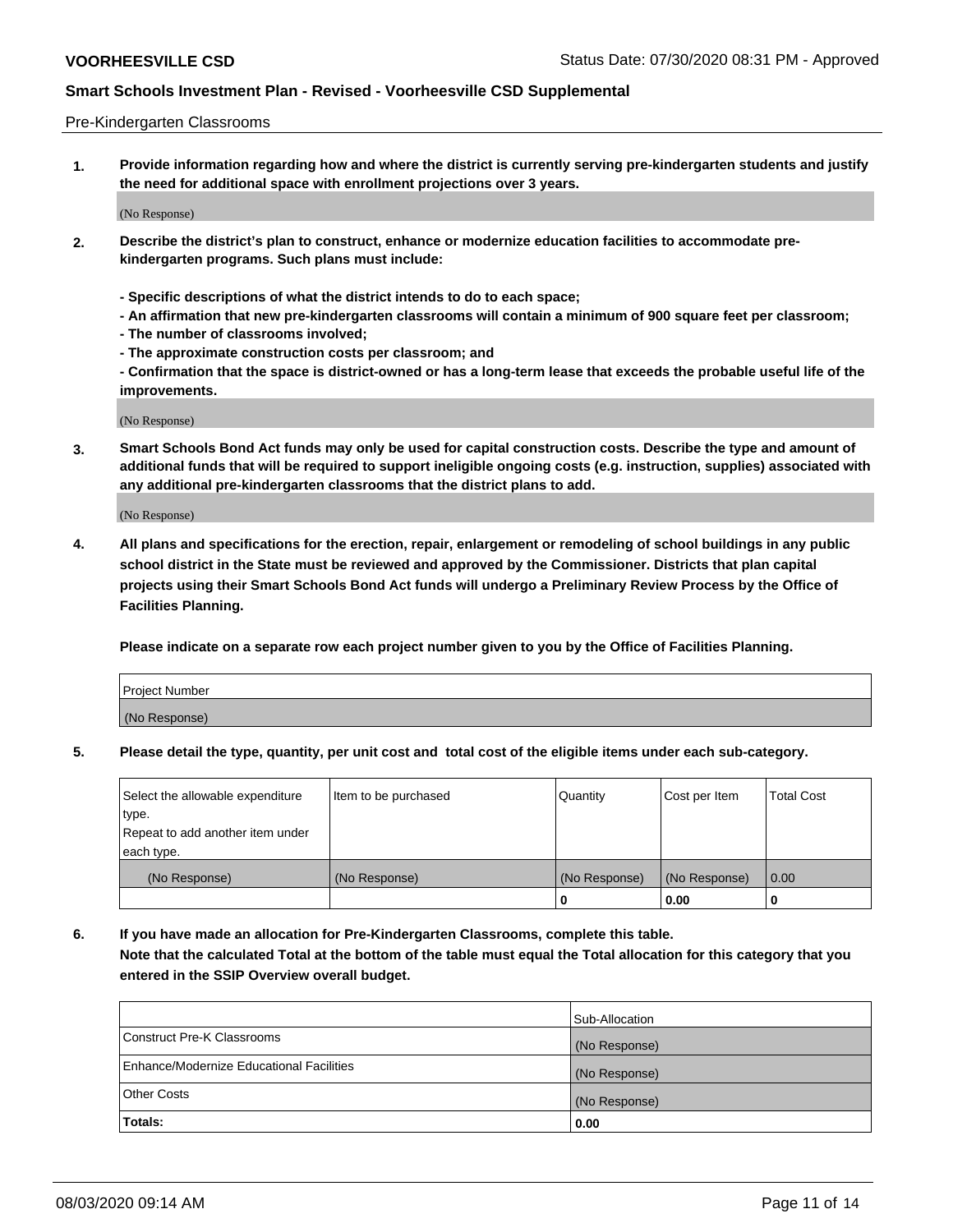Replace Transportable Classrooms

**1. Describe the district's plan to construct, enhance or modernize education facilities to provide high-quality instructional space by replacing transportable classrooms.**

(No Response)

**2. All plans and specifications for the erection, repair, enlargement or remodeling of school buildings in any public school district in the State must be reviewed and approved by the Commissioner. Districts that plan capital projects using their Smart Schools Bond Act funds will undergo a Preliminary Review Process by the Office of Facilities Planning.**

**Please indicate on a separate row each project number given to you by the Office of Facilities Planning.**

| Project Number |  |
|----------------|--|
|                |  |
|                |  |
|                |  |
| (No Response)  |  |
|                |  |
|                |  |

**3. For large projects that seek to blend Smart Schools Bond Act dollars with other funds, please note that Smart Schools Bond Act funds can be allocated on a pro rata basis depending on the number of new classrooms built that directly replace transportable classroom units.**

**If a district seeks to blend Smart Schools Bond Act dollars with other funds describe below what other funds are being used and what portion of the money will be Smart Schools Bond Act funds.**

(No Response)

**4. Please detail the type, quantity, per unit cost and total cost of the eligible items under each sub-category.**

| Select the allowable expenditure | Item to be purchased | Quantity      | Cost per Item | Total Cost |
|----------------------------------|----------------------|---------------|---------------|------------|
| ∣type.                           |                      |               |               |            |
| Repeat to add another item under |                      |               |               |            |
| each type.                       |                      |               |               |            |
| (No Response)                    | (No Response)        | (No Response) | (No Response) | 0.00       |
|                                  |                      | u             | 0.00          |            |

**5. If you have made an allocation for Replace Transportable Classrooms, complete this table. Note that the calculated Total at the bottom of the table must equal the Total allocation for this category that you entered in the SSIP Overview overall budget.**

|                                                | Sub-Allocation |
|------------------------------------------------|----------------|
| Construct New Instructional Space              | (No Response)  |
| Enhance/Modernize Existing Instructional Space | (No Response)  |
| Other Costs                                    | (No Response)  |
| Totals:                                        | 0.00           |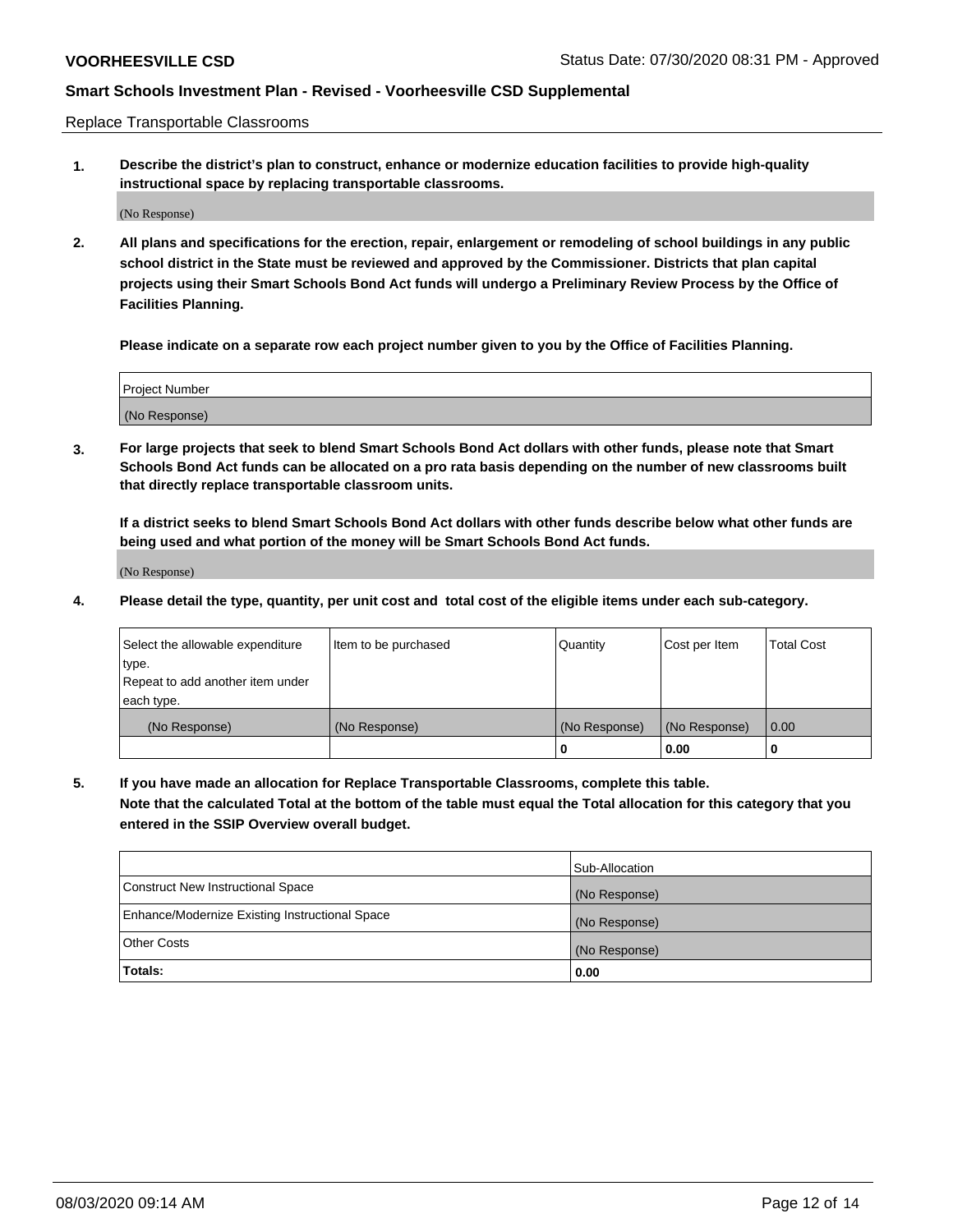## High-Tech Security Features

## **1. Describe how you intend to use Smart Schools Bond Act funds to install high-tech security features in school buildings and on school campuses.**

The Voorheesville Central School District will upgrade security systems at both campuses (elementary school and middle/high school). The new system will use a variety of sensors to provide for better security during off hours. An after hours alarm system will be installed on all campuses. There will be audio sensors placed throughout the buildings and along with door sensors on egresses to activate if opened when system is armed. The sports complex will be on a separate zone allowing the district to have weekend/night use without lessening security in other areas of the secondary (MS/HS) campus

**2. All plans and specifications for the erection, repair, enlargement or remodeling of school buildings in any public school district in the State must be reviewed and approved by the Commissioner. Smart Schools plans with any expenditures in the High-Tech Security category require a project number from the Office of Facilities Planning. Districts must submit an SSBA LOI and receive project numbers prior to submitting the SSIP. As indicated on the LOI, some projects may be eligible for a streamlined review and will not require a building permit. Please indicate on a separate row each project number given to you by the Office of Facilities Planning.**

Project Number 01-10-03-06-7-999-BA1

# **3. Was your project deemed eligible for streamlined Review?**

- Yes
- $\square$  No
- **3a. Districts with streamlined projects must certify that they have reviewed all installations with their licensed architect or engineer of record, and provide that person's name and license number. The licensed professional must review the products and proposed method of installation prior to implementation and review the work during and after completion in order to affirm that the work was code-compliant, if requested.**
	- By checking this box, you certify that the district has reviewed all installations with a licensed architect or engineer of record.
- **4. Include the name and license number of the architect or engineer of record.**

| Name            | License Number |
|-----------------|----------------|
| Michael Fanning | 18194          |

**5. Please detail the type, quantity, per unit cost and total cost of the eligible items under each sub-category.**

| Select the allowable expenditure  | Item to be purchased                                             | Quantity | Cost per Item | <b>Total Cost</b> |
|-----------------------------------|------------------------------------------------------------------|----------|---------------|-------------------|
| type.                             |                                                                  |          |               |                   |
| Repeat to add another item under  |                                                                  |          |               |                   |
| each type.                        |                                                                  |          |               |                   |
| <b>Electronic Security System</b> | Sonitrol Sonip Flexip System 27 at<br><b>Elementary Building</b> |          | 13,592.00     | 13,592.00         |
| <b>Electronic Security System</b> | Sonitrol Sonip Flexip System 27 at<br>MS/HS Building             |          | 20,462.90     | 20,462.90         |
|                                   |                                                                  |          | 34,054.90     | 34,055            |

**6. If you have made an allocation for High-Tech Security Features, complete this table. Enter each Sub-category Public Allocation based on the the expenditures listed in Table #5.**

|                                                      | Sub-Allocation |
|------------------------------------------------------|----------------|
| Capital-Intensive Security Project (Standard Review) | (No Response)  |